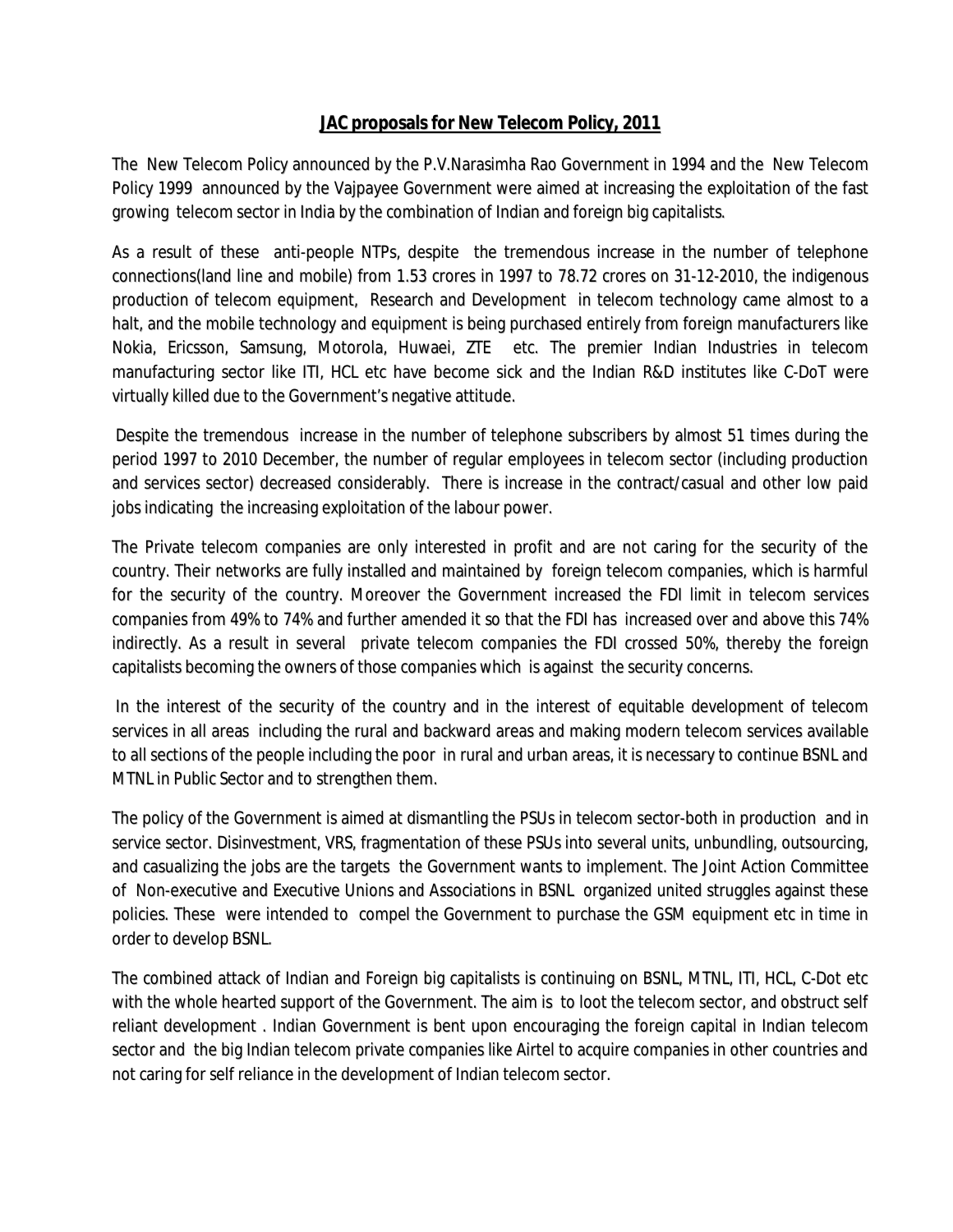How self reliance can be achieved while developing the telecom sector can be learnt from the experience in China. The Government in China did not allow private companies in telecom sector. The telecom services are operated by Public Sector Companies. This gave strength to the Government to bargain with foreign telecom equipment manufacturers. The Government has put a condition that the foreign telecom equipment manufacturers should establish their companies in China, that they should be only a minority partner and should transfer their technical know how to its partner Chinese company. The foreign companies were compelled to agree for this condition since they wanted to enter the Chinese market which was huge and controlled by the Government. The Chinese companies have thus acquired the technical know how and developed it further with their indigenous research and development. Today the Chinese telecom equipment manufacturing companies like Huwaei, ZTE etc., are competing with Motorola, Ericsson, Nokia etc in the GSM/CDMA equipment and selling that equipment to several countries including India. Several Chinese companies are manufacturing and exporting mobile handsets. Besides, China is number one in the number of telephone subscribers.

Even on the important question of national security, the Government bent down to the pressure of the foreign manufacturers and diluted the norms. Due to the concerns raised by the Indian security agencies over the possibility of embedded malware and spyware in the imported telecom equipment, the Government of India issued guidelines in 2010 for the foreign equipment suppliers that they should transfer their technology to Indian manufacturers with in three years, should appoint only Indians while installing, maintaining and operating the networks for the telecom services companies and should deposit their software source codes in an escrow account. But the foreign vendors like Motorola, Nokia, Ericsson opposed this, whereas the Chinese vendors agreed for the escrow account and deposited source codes. Finally coming under the pressure of the American and European equipment vendors, the Government diluted all these norms and issued revised guidelines on 31-5-2011. As per these revised guidelines, the foreign suppliers need not transfer their technology, need not deposit their source code in escrow account, and need not man the telecom network with Indians except at the level of Chief Technology Officer etc. While thus absolving the foreign vendors from any responsibility regarding security, these new guidelines put the entire responsibility on telecom services companies. The telecom service companies have to get their net work audited from the security point of view by a certified agency, call data of customers must be made available along with the tracking of their location for two years etc. According to the estimates, the technical up gradation for acquiring these capabilities will cost Rs 5000 crore to 5800 crore per operator with in next 3 months. The telecom services operators are demanding the Government to share the burden. Thus the burden of security of the telecom network is being shifted from foreign equipment vendors to telecom services companies which in turn are trying to shift that to the government exchequer.

Keeping all these issues in view, we submit that the New Telecom Policy 2011 should include the following important points in it:

a) The policy should treat the telecom PSUs in manufacture, services and R&D sectors as the primary vehicles for achieving self sufficiency in telecom equipment production and for equitable development of telecom services and for dependency in case of emergencies and for national security.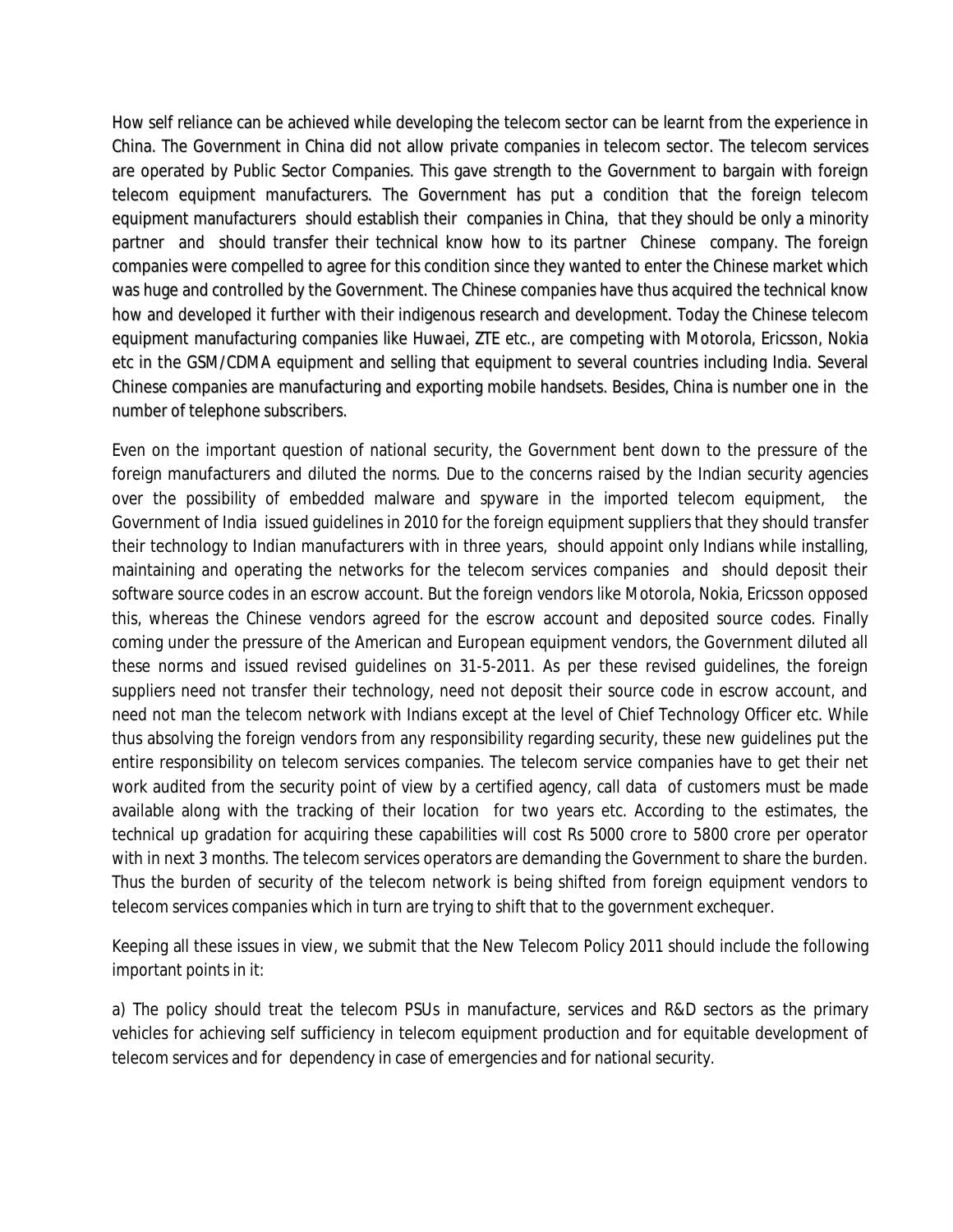b) The indigenous telecom equipment manufacturing PSUs like ITI, HCL, and the Telecom Factories in BSNL should be encouraged. It should be made mandatory for the telecom services companies in Public Sector(BSNL, MTNL) and in private sector( Airtel, Vodafon Essar etc) to place orders to these indigenous manufacturing companies for procuring the equipment required for expanding their networks. The Indian Products [with Indian IPR(Intellectual Property Right), Design and manufacture in India] should be encouraged and not simple Indian manufacture without IPR. The R&D should be in Government undertakings like C-DoT, TEC, ITI, BSNL, MTNL etc for which the Government should provide adequate funds.

c) To acquire the latest telecom technology, these indigenous manufacturing companies may be allowed to have technical collaboration with foreign companies with the condition of technology transfer without foreign equity participation. The Indian manufacturing companies can develop this acquired technology by doing further research and development on it. Such indigenous research and development in telecom technology should be encouraged by the Government.

d) All the telecom service companies should be directed to maintain their telecom network by themselves without outsourcing it to the foreign equipment manufacturing companies. This is required in the interest of the security of the country. The foreign equipment vendors should transfer their technology to Indian entities and also should deposit their source code in escrow account, in the interest of security of the country.

e) The private telecom equipment manufacturing companies and the private telecom service companies should implement trade union rights and avoid the exploitation of workers. The wages of the workers in these private companies should be decided through collective bargaining.

f) FDI should not be allowed in telecom sector.

g) There should be no disinvestment/outsourcing/unbundling in telecom PSUs viz. BSNL & MTNL.

h) BSNL should be exempted from payment of license fees since it is providing landline services to the rural areas as well as in urban areas incurring losses. The land line network should be recognized by the Government as a valuable asset of the nation. For the present it is unavoidable for the landline network to incur losses. But once the broadband services are extended in large scale utilizing the landlines, these losses will get reduced and even profit will be there. Till then BSNL and MTNL should be exempted from paying the license fees.

i) No spectrum fees should be collected from BSNL and MTNL. The amount of Rs 18500 crore collected in the name of 3G and BWA spectrum charge should be refunded to BSNL. Similarly the amount collected in the name of 3G and BWA spectrum fee should be refunded to MTNL.

j) By adopting the public-public participation system, all the Central/State Government Departments/undertakings should be directed to meet their telecom services requirements from BSNL/MTNL only.

k) Instead of behaving bureaucratically and acquiring the fraudulent culture of the private sector, the BSNL / MTNL Management should act as the managers of the Public Sector which is meant for serving the people